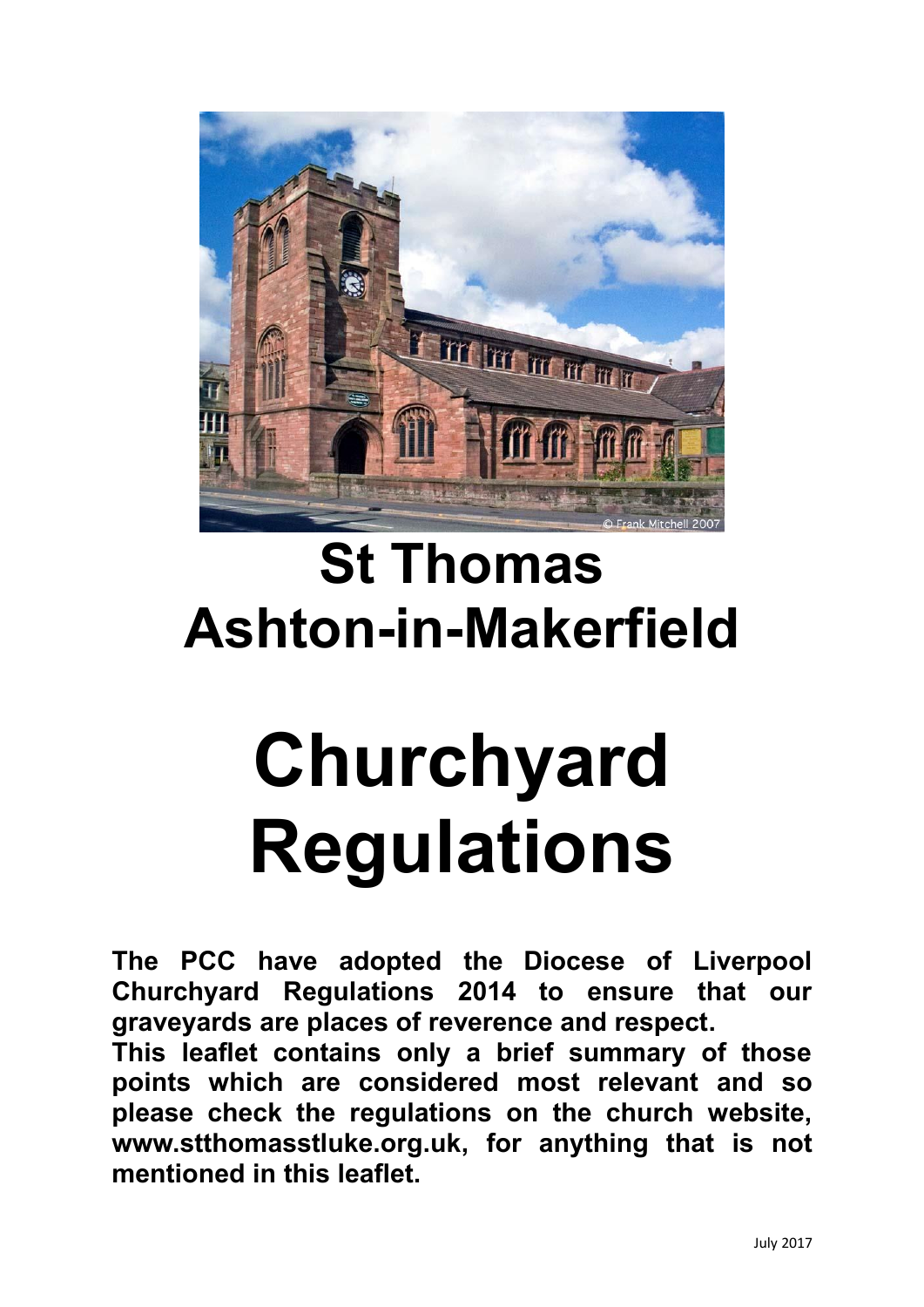# **Garden of Rest**

All arrangements for the burial of ashes must be made through St Thomas' Church.

The names of all those whose ashes are buried in the Garden of Rest are written in the memorial book in church. Regretfully no monuments are allowed in the Garden of Rest. However, if there is room in the borders a rose may be brought for the gardener to plant in memory of your loved one. You are welcome to place **fresh flowers** on the lawns having removed the wrappers first. These floral tributes must be removed when the flowers are dead. Other forms of floral arrangements or other tributes for example plastic flowers are not permitted. Any monuments or other items that are not allowed will be removed.

# **Graveyards**

Memorial stones can be installed by a stone mason at the head of graves, often on a small plinth, but they **must be approved by the vicar beforehand**  and be in accordance with the specification contained in the regulations. A small simple wooden cross (no more than 18 inches high by 12 inches across) may be used as an alternative.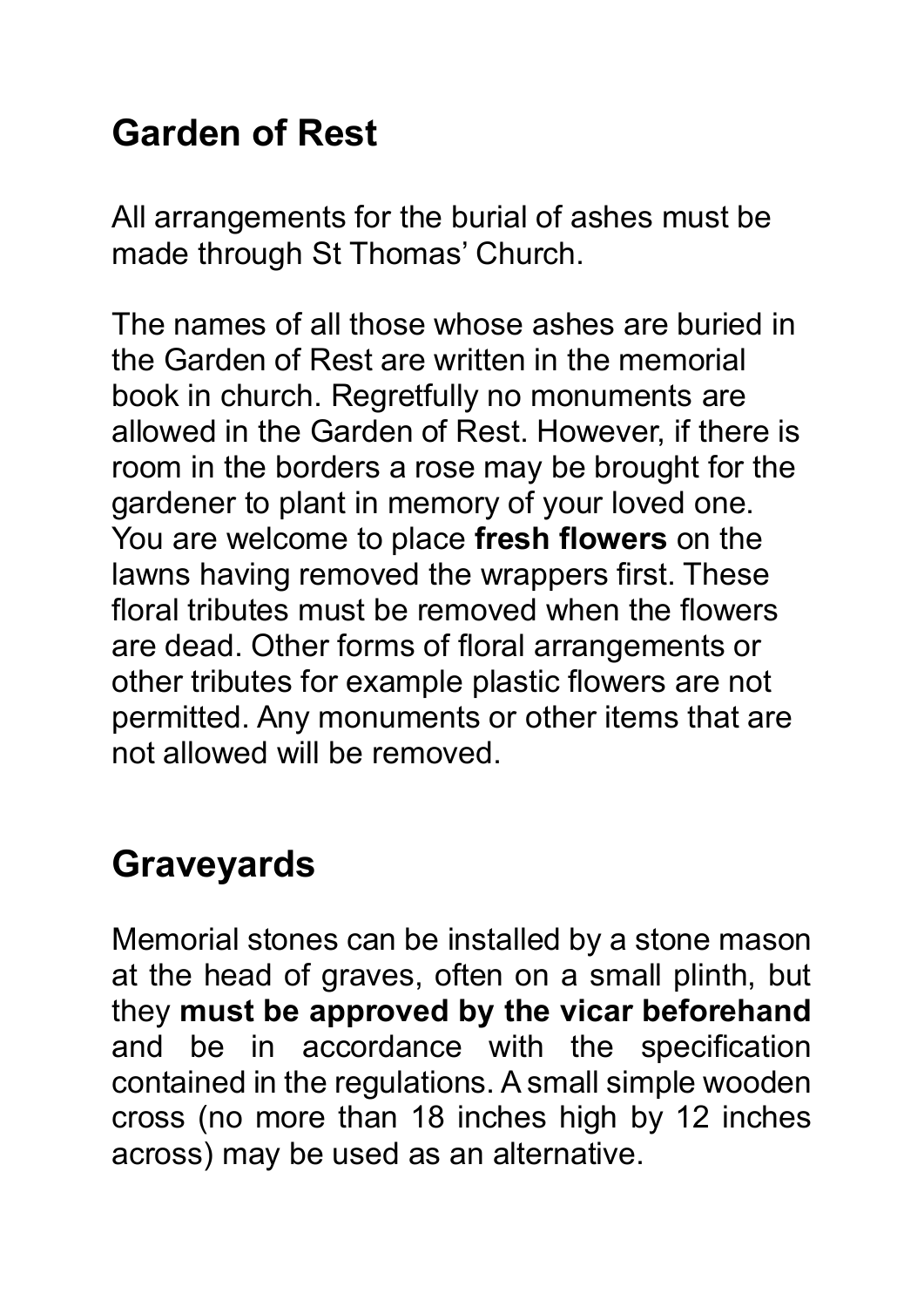### **Flowers in the graveyards**

Wreaths and floral tributes may be laid upon a grave and cut flowers arranged in metal or stone vases placed on the memorial plinth. If there is no plinth, a vase may be sunk into the ground below ground level so as not to impede a mower when not containing flowers.

Flowers and wreaths should be removed from the graves once they are wilted or dead as should faded silk flowers.

### **The following are not permitted in the graveyards:**

- glass, ceramic or plastic containers for flowers
- plastic flowers
- the creation of a 'garden' of any kind
- the placing of new side stones or any mock fencing around a grave
- the use of any kind of artificial grass
- the introduction of marble 'chip' stones
- the placing of any object on the grave, other than flowers, without the written permission from St Thomas.